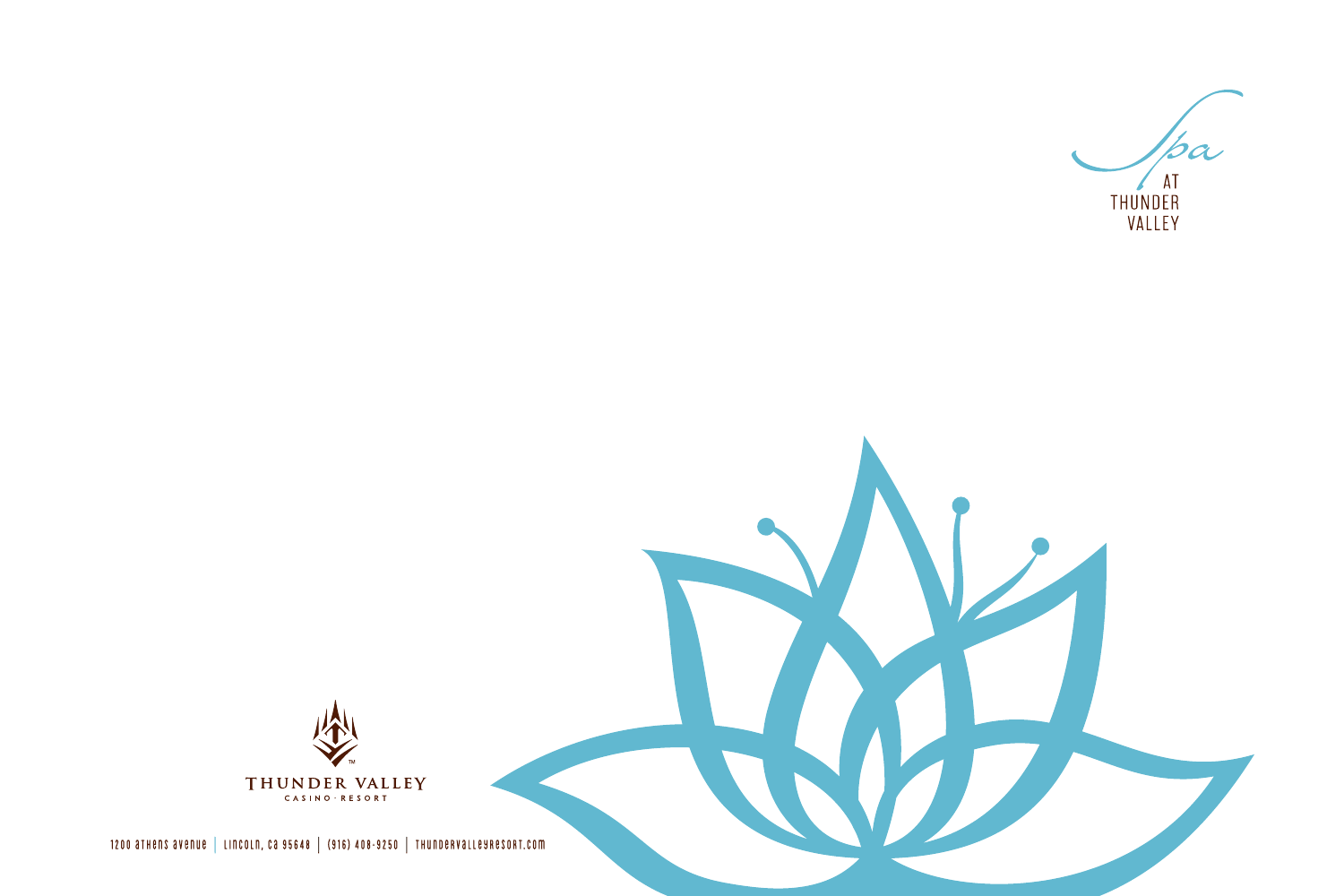

## WELCOME

Spa at Thunder Valley features a full menu of services designed to ensure each guest receives a Four-Diamond experience. Your escape starts in the Meditation Room - quiet and serene - then change into a comfortable robe and visit our steam room or dry sauna before or after your treatment. Enjoy water, herbal teas, and fruit any time you desire.

Our treatment menu features a wide range of relaxation and therapeutic massage services tailored to your desired level of pressure. Rejuvenating facials and body scrubs utilize top-of-the-line cosmeceutical ingredients like natural grape seed, alpha hydroxy acids, botanicals and peptides with anti-aging properties. Pedicures and manicures—with natural or gel nail services— as well as face and body waxing applications can be scheduled separately or combined with any massage or facial.

Fitness Center and pool are complimentary for registered hotel guests. Steam room and dry sauna are complimentary for registered hotel guests based on Spa occupancy. We recommend calling Spa prior to visiting to confirm availability. Spa appointments also include access\* to our beautiful pool and hot tub, just a few steps away. Open seasonally, the pool features luxurious chaise lounges and poolside food and beverage service from Coconut Bar.

Seasonal private cabanas – outfitted with hi-def TVs, refrigerator stocked with bottled water, couch, two chairs, two lounges and dressing area – may be rented by the day.

Spa at Thunder Valley is your escape from the daily pace of life. We look forward to providing you with an experience that is both uplifting and restorative.

*\*For services \$150 and over*.





## CASINO ROYALE | 80 MINUTES \$175

We have you covered from head to toe. Our Thunder Valley Premier Blend Massage combines with warm Sedona mud – generously applied to the feet along with heated booties - followed by a soothing scalp massage to alleviate stress and provide a relaxing and detoxifying experience.

## CBD WELLNESS MASSAGE | 50 Minutes \$220 | 80 Minutes \$300

Relax your mind and body with the calming effects of CBD. This CBD oil massage treatment is designed to reduce inflammation and pain associated with issues like arthritis, muscle soreness, and nerve discomfort.

## CLASSIC SWEDISH | 50 Minutes \$110 | 80 Minutes \$140

Light to medium pressure provides the ultimate in relaxation while enhancing circulation.

## DEEP TISSUE | 50 Minutes \$130 | 80 Minutes \$160

Deeply therapeutic, this custom massage targets chronic tension. Using a variety of techniques, your therapist helps bring relief to areas of pain and stiffness.

## DRY BRUSH & MASSAGE | 80 MINUTES \$165

Enjoy 20-30 minutes of full-body dry brushing (benefits include exfoliation, lymphatic drainage, cellulite appearance reduction and a natural energy boost) followed by a massage with your choice of grapefruit, rosemary or eucalyptus oil. Keep your dry brush after service.

## EVERYDAY ZONE THERAPY | 25 Minutes \$75

Designed to concentrate on the areas where you hurt the most. With our customized pressure from light to deep, we've created this therapy for your specific problem area, such as neck, back or legs.

## FOOT REFLEXOLOGY | 25 minutes \$75 | 50 minutes \$115

Using an ancient inch-walking technique with the thumbs, reflexology creates homeostasis in the entire body by stimulating reflexes to the organs, glands, musculoskeletal, respiratory, circulatory, digestive, lymphatic and nervous systems. You will leave feeling that you've had a full body massage.

## HIMALAYAN SALT WELLNESS MASSAGE | 50 MINUTES \$145 | 80 MINUTES \$175

Himalayan salt contains the exact 84 minerals found in the human body. This massage not only relaxes you, but infuses the body with essential minerals to revive and rebalance the body.

## IN-ROOM MASSAGE | 80 Minutes \$400

Relax in the privacy of your room with your choice of a Classic, Deep Tissue, or Tension Relief massage.

## PREMIER BLEND | 50 MINUTES \$130 | 80 MINUTES \$160

Offering our guests the combination of relaxation, deep tissue techniques, and hot stones to the back for a truly rejuvenating experience.

## PRENATAL MASSAGE\* | 50 MINUTES \$125

Designed to nurture and support both mother and baby, this gentle massage focuses on areas most affected by pregnancy. Prenatal massage deepens a sense of calm, relaxation and helps improve sleep. \*Requires doctor's note if in first trimester

## TENSION RELIEF MASSAGE | 80 Minutes \$155

Indulge yourself with this full body massage along with a foot and scalp treatment. Leaving you with a sense of peace and full body relaxation.

## WARM STONE RITUAL | 75 MINUTES \$170

Deeply soothing and detoxifying, this treatment utilizes heated basalt stones and essential oils to relieve muscle pain, reduce stress and increase the body's metabolism.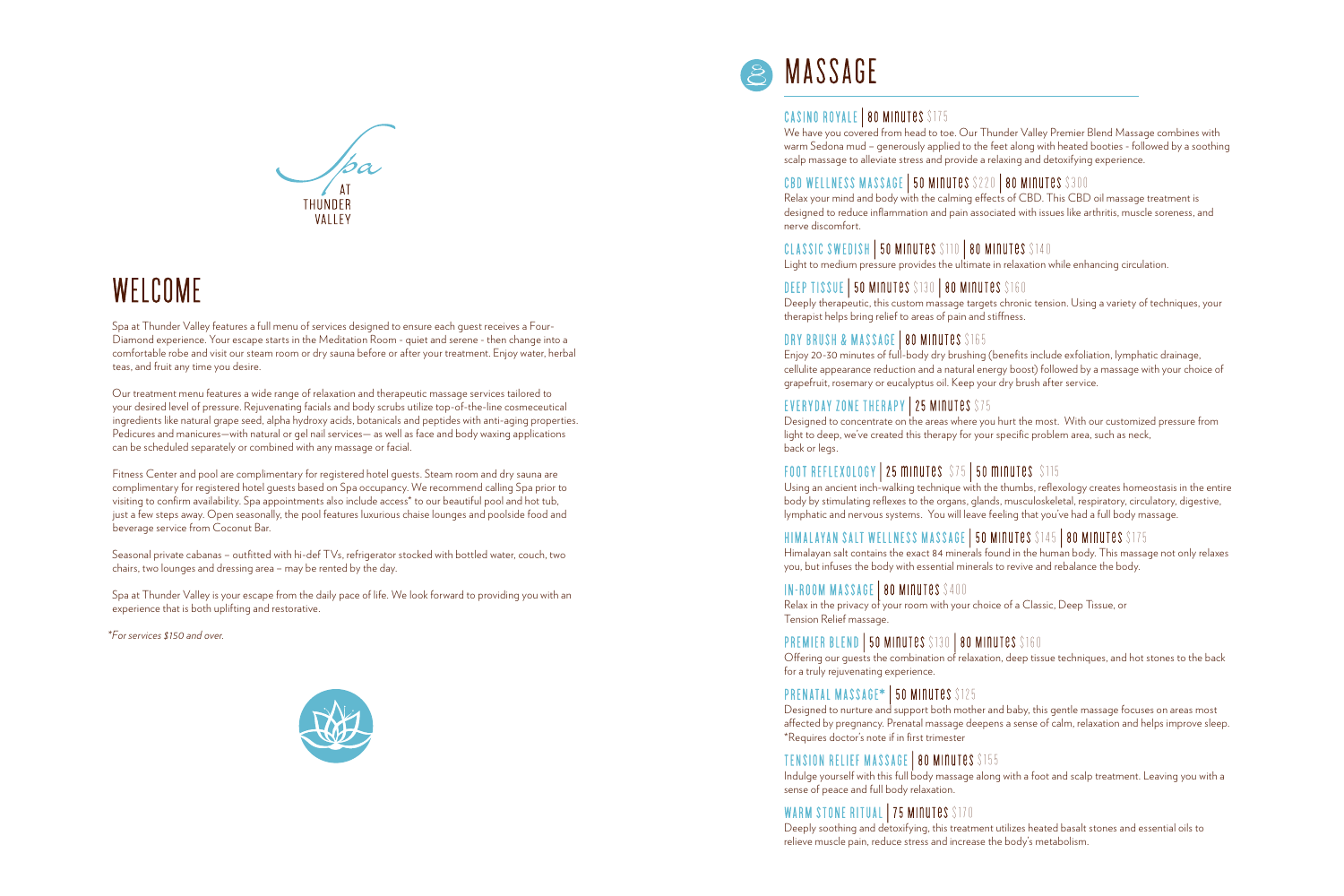# RITUALS

## CABERNET GRAPE SEED CRUSH BODY SCRUB | 50 minutes \$110

Experience the skin benefits of pure, crushed, Wine Country grape seeds. Natural oils fully hydrate, clean and polish the skin, followed by a Cabernet Body Butter.

## DETOX MUD WRAP | 80 MINUTES \$150

Warm mud detoxifies and de-stresses leaving your skin smooth and rejuvenated. Includes an energizing scalp and face massage.

## SCALP AND FOOT TREATMENT | 50 MINUTES \$75

Unwind with this heavenly scalp massage and start the de-stressing process that finishes with a luxurious foot scrub and moisturizing massage.

## RENEWAL SCRUB | 45 MINUTES \$75

These scrubs energize and tone your skin, promote detoxification and exfoliation with oxygenating action, with a complimenting body butter finish. *\* 25min. add-on to any massage without body butter: \$40*

## RETREATS  $\mathbf{G}$

THE WINNING PAIR | 100 minutes \$225 Enjoy a 50-minute Classic Massage and a 50-minute Custom Facial.

## TREAT FOR TWO | 100 MINUTES \$395

Includes a 25-minute Cabernet Grape Seed Body Polish, our 50-minute Premier Blend Massage, and an indulgent 25-minute Moroccan Oil Hair Treatment with scalp massage in our Pairs Suite.

## ELITE RETREAT | 130 MINUTES \$325

This treatment begins with a full body grape seed scrub, followed by our Sedona Mud Wrap and a scalp and hair pampering with Moroccan oil. Finish with a full-body customized massage, including hot stones and your preferred pressure style.



## ENHANCEMENTS

Additional booking time not required.

## MOROCCAN OIL HAIR TREATMENT | \$15

Invigorating scalp massage stimulates well-being while treating the scalp and hair. This treatment is done within your massage or facial; please request when making your reservation.

## FOOT SCRUB S15

Exfoliate and stimulate the senses with an aromatic feet and legs scrub, nurturing body butter finish. This treatment is done within your massage or facial; please request when making your reservation.

HOT STONE | \$15

Smooth, hot stones warm and relax the muscles while taking any massage to the next level

## DEEP TISSUE UPGRADE | \$20



We love being a part of your special day (wedding, birthday, friends trip, or anything else) please contact us as early as possible to arrange your gathering. Hurry, we book up quickly! \*10% discount for parties of 10 or more.

Our mediation rooms are "quiet" areas to relax, revive, and bring comfort to all guests. To enhance everyone's Spa experience, please silence your phones.

Cancellation for parties (10 services or more) requires 48 hours' notice. Cancellations made in less than 48 hours will result in a 50% charge, and no-shows will result in 100% charge.

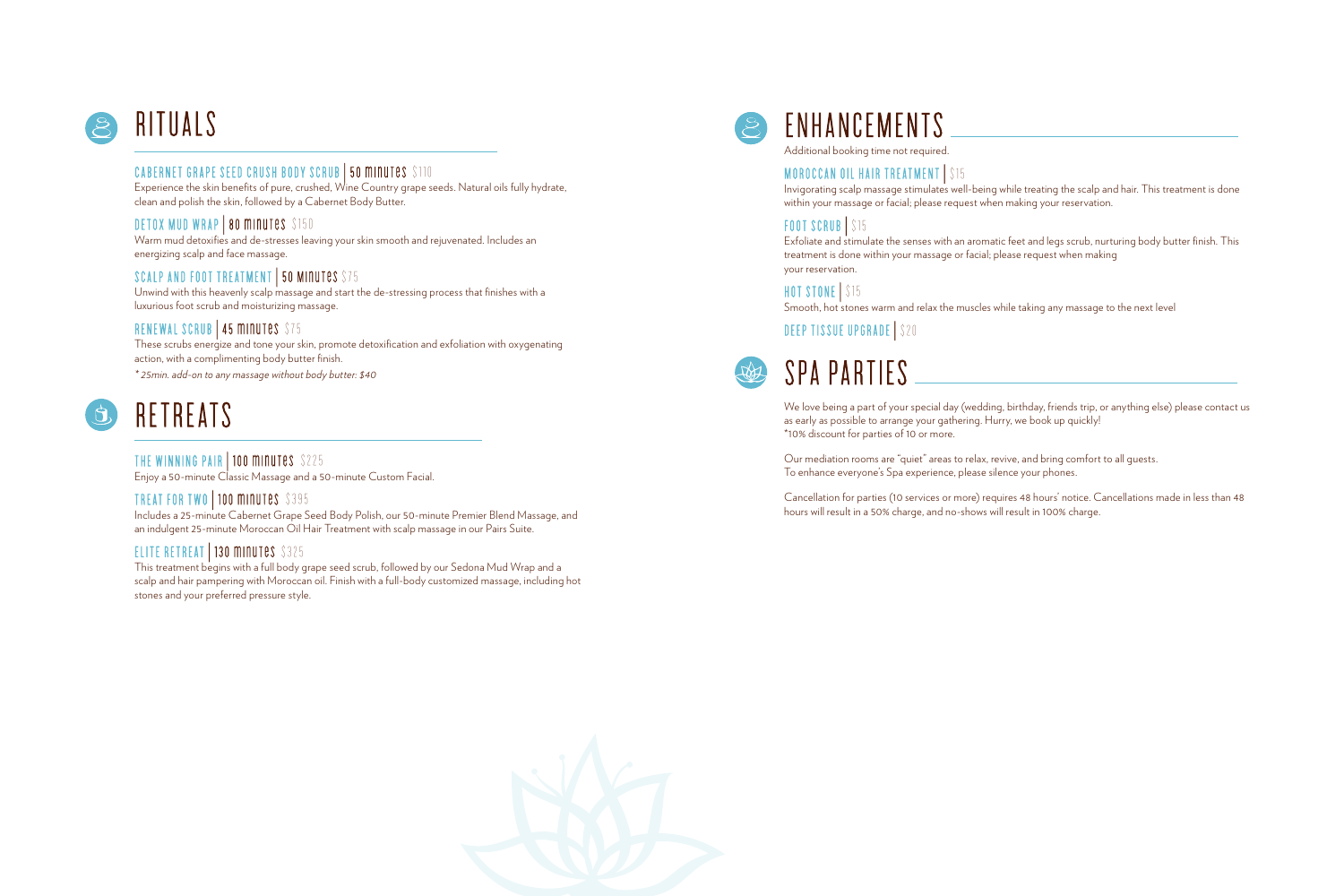# FACIAL **ACIAL** PLATINUM HYDRAFACIAL | 80 MINUTES \$325

The ultimate HydraFacial experience! Service deeply cleanses, exfoliates, extracts and hydrates the skin while addressing your specific skin concerns with a Booster of your choice. Service also includes a neck, hand, and decollate treatment, and warm paraffin hand treatment. Service concludes with LED Light Therapy to further reduce the visible signs of aging.

## DELUXE HYDRAFACIAL | 80 MINUTES \$275

An invigorating treatment that includes all of the essentials of the Signature HydraFacial while addressing your specific skin concern with a Booster of your choice. Facial Massage and Mask Treatment included. Service concludes with LED Light Therapy to further reduce the visible signs of aging.

## CLASSIC HYDRAFACIAL | 50 MINUTES \$195

Reduce the appearance of fine lines and uneven skin tone. This treatment deeply cleanses, exfoliates, extracts, and hydrates the skin utilizing super serums filled with antioxidants, peptides, and hyaluronic acid.

**Intraceuticals is a unique line of spa treatments based on innovative, progressive technology for dramatic effects, and now you can experience these incredible facials with add-on options at Spa.**

## THE ULTIMATE FACIAL 100 MINUTES \$495

Skin is cleansed, detoxed of impurities, exfoliated and nourished with Hydrafacial's gentle yet effective revolutionary techniques. Next, skin is pampered and infused with Oxygen and Intraceutical's super serums that benefit your skin type, leaving the skin toned, lifted and balanced. Skin is left with instant results and a gratifying glow as the appearance of pores and fine lines are dramatically reduced. Lip and Eye Mask included.

## CUSTOM OXYGEN FACIAL | 80 MINUTES \$325

A rejuvenating multi-layer facial custom to your skin type that softens expression lines, brightens the skin, and deeply hydrates. A deep pore cleanse is followed by a skin refining mask with extractions. This high touch facial uses peptides, antioxidants and the power of touch to rebalance and reset. A specific eye massage is applied to awaken and brighten the eye area.

## SIGNATURE OXYGEN FACIAL | 50 MINUTES \$175

Luxury meets technology. This facial deeply cleanses and balances without distressing the skin. A deep pore cleanse is followed by a skin brightening and refining mask with extractions. Oxygen powers advanced hyaluronic technology, with antioxidants and vitamins to enhance skin volume and deeply hydrate all skin types.

## **Add-On Options:**

## ATOXELENE SERUM

Skin smoothing and boosting peptides target the appearance of expression lines around the eyes, lips and forehead.

## EYE MASK | \$35

Specifically targets fine lines, dark circles, puffiness, and stressed skin. Power-bathe tired lined and stressed eyes with luxurious hydration.

LIP MASK | \$25 Softens the lips and surrounds this ever-blurring area with actives.



# FACIAL CONSERVERSE SERVICES \$130 | 80 MINUTES \$175

These custom facials will be designed by your skin care expert after a skin analysis to attain deep cleanse and clarify, brightening, hydrating and tightening. This fully customizable facial will address your skin's unique needs leaving you feeling rejuvenated and refreshed.

# FACIAL ENHANCEMENTS

Eye mask, massage and total face lymphatic drainage. Your eyes will look years younger and refreshed! Additional booking time required.

## LIP TREATMENT S20

Plump and rejuvenate those lip lines with an exfoliant, followed by a lip treatment massage with a firming line reducing cream. Additional booking time not required.

## MASK AND FACE MASSAGE | \$20

Add a calming, smoothing eye mask and massage with chilled porcelain spoons to any facial. Additional booking time not required.

## WAXING

| Bikini \$55                     | Half Arm $$30$      |
|---------------------------------|---------------------|
| Brazilian \$75                  | Half Back \$50      |
| Brow \$25                       | Half Leq $$30$      |
| Chin $$12$                      | $Lip$ $$12$         |
| Full Arm \$45                   | Nose \$15           |
| Full Back \$65                  | Stomach \$25 AND UP |
| Full Face (including brow) \$55 | Underarm \$30       |
| Full Leg $$60$                  |                     |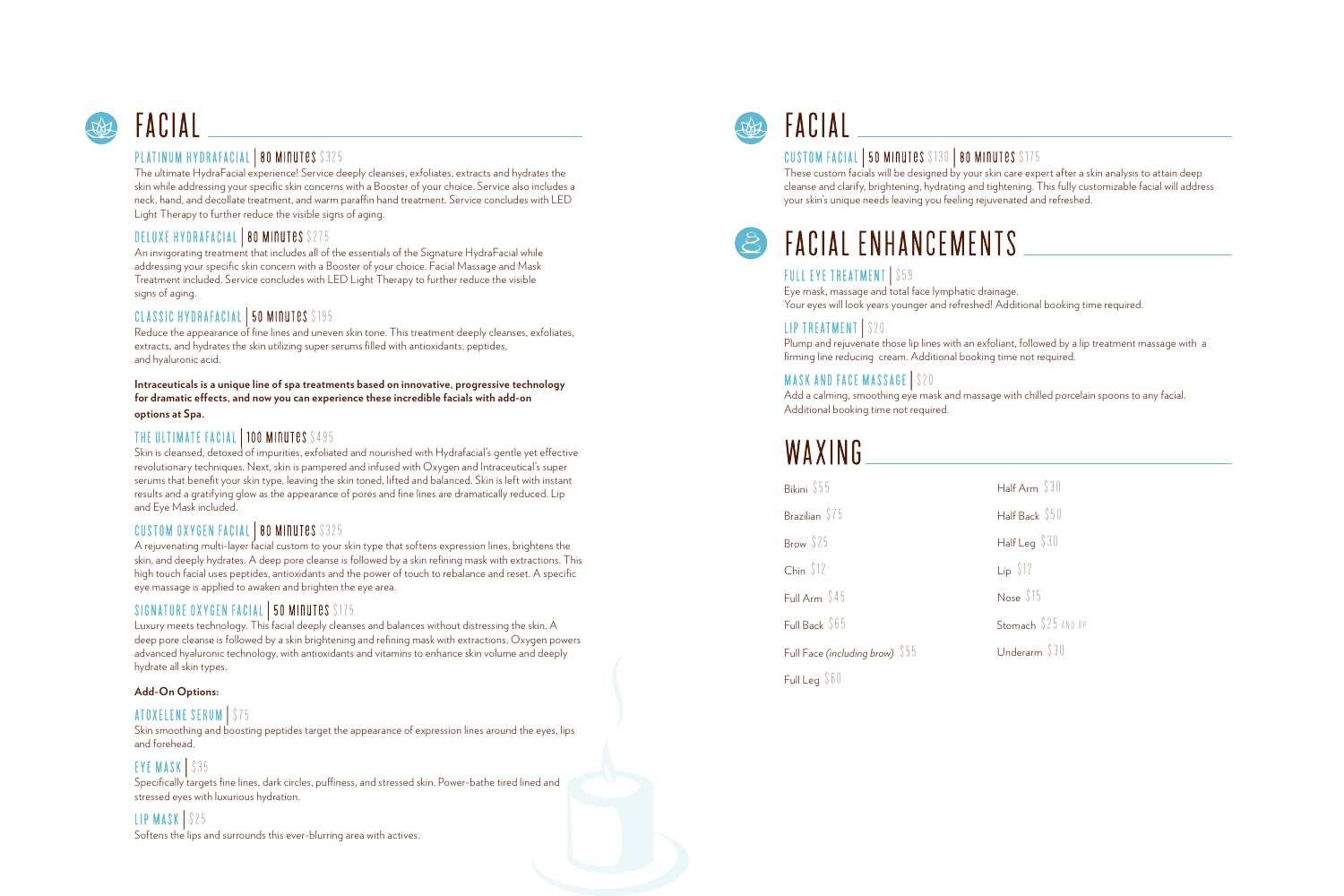# NAILS **WELLS** And THE ELITE WANICURE | \$90 PEDICURE | \$100

Dead Sea salt and "Tranquility" Bath Oil start your experience and includes nail grooming, exfoliation, paraffin treatment, hot stone massage and aromatic body cream finish. Your choice of polish colors.

## GEL POLISH MANICURE | \$70 GEL POLISH PEDICURE | \$80

A polish and polymer combo, this nail finish creates a natural look for two weeks of shine, no chipping and zero dry time. Safe for your natural nails.

## SIGNATURE  $\sim$  MANICURE \\$65 PEDICURE \\$75

Dead Sea salts soften skin for nail grooming with exfoliating seasonal scrub; hydrating mud mask and body butter energizing massage to tone skin. Your choice of polish colors.

*If your nails currently have gel polish (shellac, Gelish, Vinylux, etc.) a \$25 Gel Polish Soak Off service is required and must be booked for additional time. Please notify us when booking your appointment.*

## EXPRESS MANICURE | \$40 PEDICURE | \$45

Short on time? No worries! Our streamlined Express service features foot care, nail care, and choice of polish or buff to a high shine.

*\*Due to time constraints, we are unable to include add-ons or substitutes with these services.*

## GENTLEMAN MANICURE | \$40 PEDICURE | \$75

Nails and cuticles are shaped and groomed, followed by a gentle exfoliation, a soothing hydrating mask, and a relaxing massage. Nails are finished with an oil buffing.

*\*Due to time constraints, we are unable to include add-ons or substitutes with these services.* 

## NAIL ENHANCEMENTS

FRENCH ADD-ON FOR THE HANDS OR FEET | \$15 GEL POLISH SOAK OFF | \$25 (additional booking time required) PARAFFIN ADD-ON S15

POLISH CHANGE | \$20

NAIL ART | \$15 and up GEL POLISH ADD-ON | \$25 HANDS | \$30 FEET



Spa body and facial services are available to guests 21 years of age or older only. Guests who are 18-20 years of age are not permitted in the Spa facilities and locker room areas, may only receive nail services, and must be accompanied by a parent or legal guardian at all times. Valid ID required at check-in, check-out, and when purchasing spa retail items.

## PERSONAL COMFORT & SAFETY

Your comfort and safety are important to us. When scheduling an appointment, please let us know if you have a gender preference for your therapist. Please be sure to inform your therapist of any inflamed joints or muscles that should be avoided during treatment.

We recommend only one heat treatment per day. Pregnant women and individuals with heart conditions or varicose veins should avoid all heat treatments. Following any of our heat treatments, it is important you rest and avoid rigorous activity for at least one hour. You are advised to refrain from direct sun exposure immediately following certain Spa treatments, and you are also advised to consume plenty of water. If you are expecting or have medical considerations, please inquire whether the treatment chosen is suitable for your condition.

## THE SOUND OF SILENCE

To preserve the ambiance of peace and tranquility, Spa at Thunder Valley prohibits cell phone use. We kindly ask that you silence all cell phones prior to entering the spa, and please speak quietly throughout the premises.

## RESERVATIONS AND CANCELLATIONS

Your treatment and your provider's time are reserved specifically for you. Therefore, 24-hour advance notice is appreciated should you need to change, cancel or reschedule your appointment. Cancellations within the 24 hour policy will result in a 50% charge of ALL services. Cancelling services after the start time and 'no call, no shows' will be charged the full price of your spa service. A credit card is required for all reservations.

## ARRIVAL

For a stress-free check-in, please arrive at least 45 minutes prior to your service starting time. A valid government issued ID is always required and remember your Thunder Valley Rewards Card to earn 5% back in comps. We invite you to take time to shower and enjoy our amenities and tranquility before your service. Late arrival will limit the time of your service, thus lessening its effectiveness and your pleasure. With respect to the next guest, your treatment will end at the scheduled time and the full value of your treatment will apply.